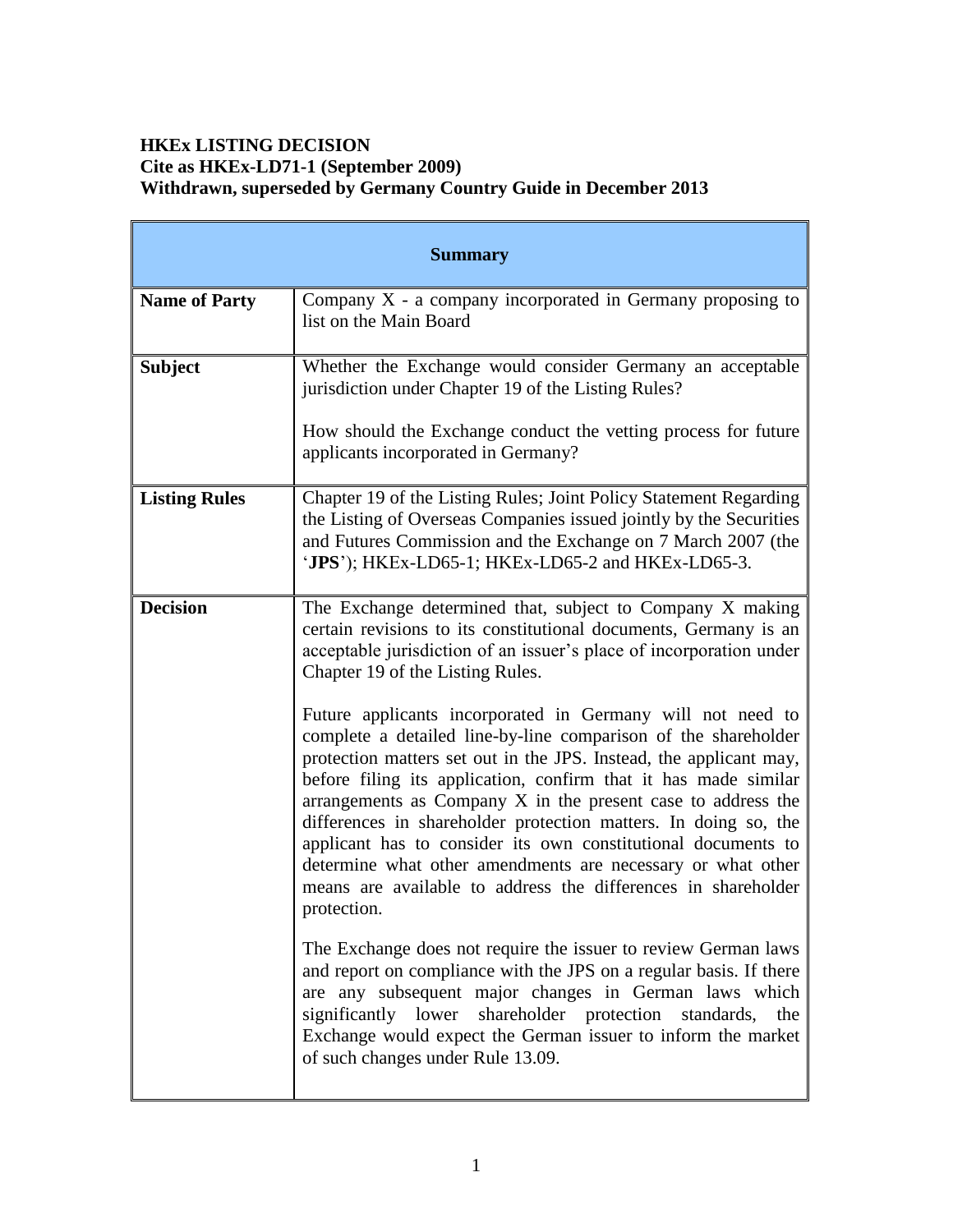#### **SUMMARY OF FACTS**

- 1. Company X started in the 1980's as a German limited partnership and became a joint stock company (AG) in 2008. The majority of Company X's group revenue derived from its business operations in Germany. Its headquarters, principal plant and main offices were based in Germany. Company X was considering a primary listing on the Main Board of the Exchange and made an inquiry with the Exchange before filing a listing application, seeking guidance for Germany to be accepted as a recognised jurisdiction under Chapter 19 of the Listing Rules.
- 2. An AG has a three-tier structure comprising (i) the management board and authorised representatives, (ii) the supervisory board and (iii) the general meeting of shareholders. The supervisory board's main roles are to supervise and monitor the management board and to safeguard shareholders' interests.

# **THE ISSUES RAISED FOR CONSIDERATION**

- 3. Whether the Exchange would consider Germany an acceptable jurisdiction under Chapter 19 of the Listing Rules?
- 4. How should the Exchange conduct the vetting process for future applicants incorporated in Germany?

# **APPLICABLE LISTING RULES OR PRINCIPLES**

- 5. Chapter 19 provides a general framework for all overseas companies seeking a listing on the Exchange. In particular, under Rule 19.05(1)(b), when approving the primary listing on the Exchange of securities of an overseas issuer, the Exchange reserves the right to be satisfied that the overseas issuer is incorporated in a jurisdiction which offers at least equivalent standards of shareholder protection to those provided in Hong Kong.
- 6. Where the Exchange believes that the jurisdiction in which the overseas issuer is incorporated does not provide standards of shareholder protection at least equivalent to those provided in Hong Kong, the Exchange may approve the listing of securities of the overseas issuer subject to such overseas issuer making such variations to its constitutional documents as the Exchange may require (see note to Rule 19.05(1)).
- 7. The JPS has formalised this process by setting out a list of shareholder protection matters that overseas companies should address.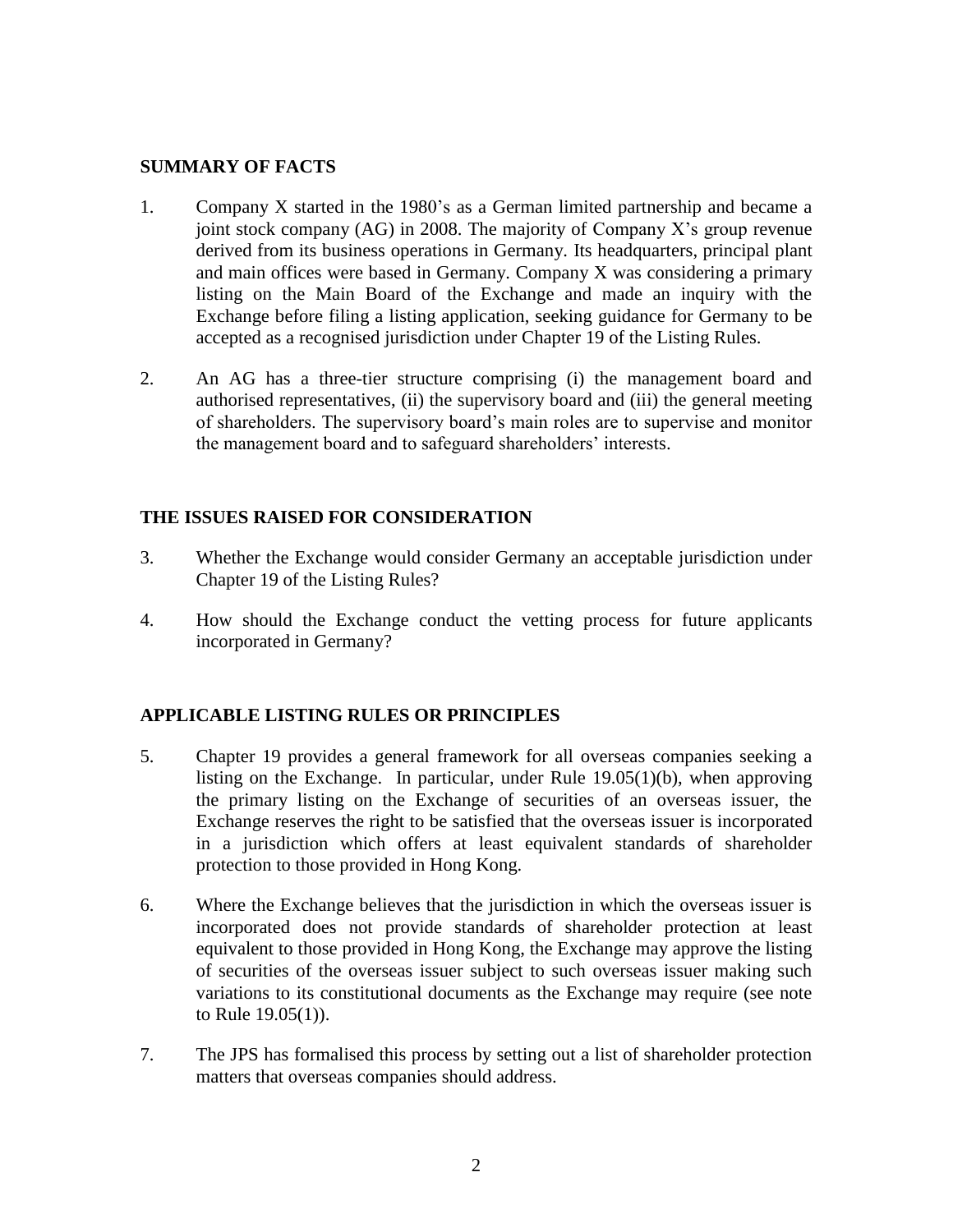8. References are made to Listing Decisions HKEx-LD65-1, HKEx-LD65-2 and HKEx-LD65-3 which memorialise the Exchange's decisions to accept Singapore, Luxembourg and Cyprus as recognised jurisdictions under Chapter 19 of the Listing Rules respectively. HKEx-LD65-1 was the first case that applied the JPS principles.

# **THE ANALYSIS**

#### *Shareholder protection in Germany*

- 9. Company X submitted a comparison table of shareholder protection matters ('**Comparison Table**') under the Hong Kong Companies Ordinance (the '**HKCO**') and German laws and regulations, mainly the German Stock Corporation Act (the '**AktG**'), German Commercial Code and German Corporate Governance Code on shareholder protection matters based on the JPS framework.
- 10. Company X submitted that, for the shareholder protection matters set out in the JPS, where Hong Kong laws appear to provide a higher level of shareholder protection than those under the corresponding German provisions, Company X would amend its articles of association ('**AOA**') to address those differences, except in three areas set out below where Company X could not amend its AOA by laws.

*Legal Restriction 1*: Item 1(b) of the JPS – Court petition for cancellation of class rights variation

- 11. Under the HKCO, where a resolution to vary class rights is proposed, members holding not less than 10% of the nominal value of the issued shares of that class may petition the court to cancel the variation if the court is satisfied that it would unfairly prejudice the shareholders.
- 12. Company X submitted that:
	- a. there is no equivalent requirement under the AktG; and
	- b. instead, the AktG provides that any shareholder may bring a validity action or a contesting action to apply for a class rights variation resolution to be declared invalid due to violation of German laws or a company's articles. The grounds for filing a validity action or a contesting action include (i) passing a resolution in general meeting not convened under the AktG; (ii) misuse of majority voting power towards minority shareholders; (iii) pursuance of special advantages of a shareholder or a third party to the detriment of the company or other shareholders.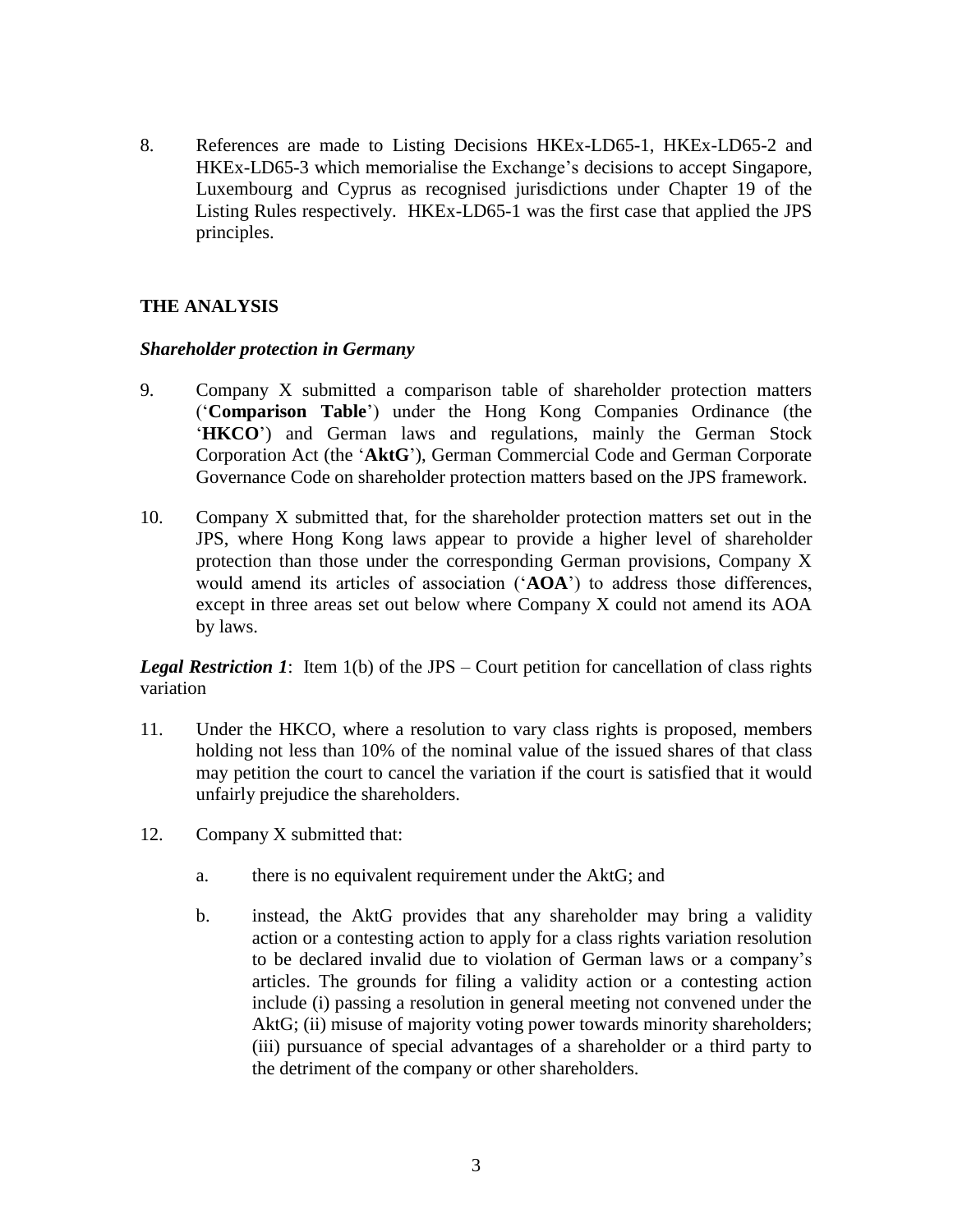13. Based on the submitted facts, the Exchange considered that the right of Company X's shareholders to apply to court to cancel any proposed class rights variation would be secured.

*Legal Restriction 2: Items 1(e), 3(a), 3(d) & 3(e) of the JPS – Matters to be approved by shareholders*

- 14. Certain corporate matters which are reserved for shareholder approval under Hong Kong laws are delegated to an AG's supervisory board under German laws. These matters include (i) auditors' remuneration (item  $1(e)$ ); (ii) directors' appointment (item  $3(a)$ ); (iii) making of loans (including quasi loans or credit transactions) by a company to its directors (item  $3(d)$ ); and (iv) payment of compensation to directors or past directors (item 3(e)).
- 15. Company X submitted that:
	- a. under German laws, matters that are within the delegated functions of the supervisory board cannot be made conditional on approval by the shareholders' meeting. Accordingly, this would contravene German laws to delegate the approval powers on the matters mentioned in paragraph 14 above to Company X's shareholders. Therefore, Company X proposed to apply for a waiver from strict compliance with the shareholders' approval requirements under Chapter 14A of the Listing Rules for matters provided under the AktG which are exclusively reserved for the supervisory board; and
	- b. it did not regard the above differences as deficiencies in shareholder protection standards as compared with Hong Kong laws based on the following:
		- (i) the supervisory board members are appointed by shareholders in a general meeting as their representatives and are entrusted to act in the shareholders' best interests;
		- (ii) there are protection mechanisms under German laws to ensure that the supervisory board will not act against the shareholders' interest. Supervisory board members are required to be independent persons, whose interests must not conflict with those of the company or its management board;
		- (iii) a supervisory board member is required to disclose the nature of conflict before or during the meeting and depending on the degree of conflict, the interested supervisory board member may be required to abstain from voting or even be excluded from discussion in the meeting;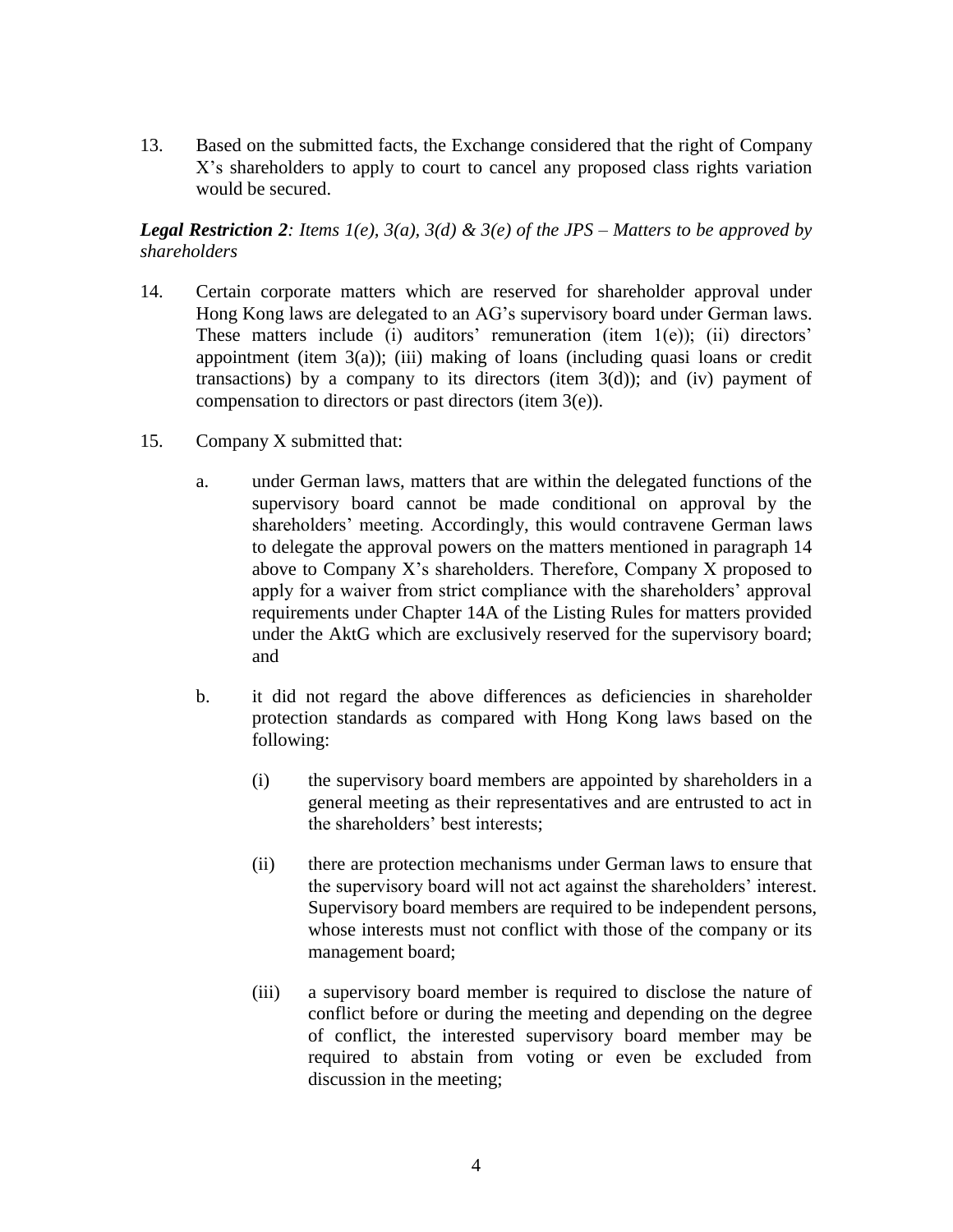- (iv) supervisory board members may be removed, without the need to give reasons for their removal, before the end of their term by a shareholders' resolution passed with a special majority of 75% of the vote cast, or such lower threshold provided in a company's articles which should be more than 50% of the vote cast; and
- (v) Supervisory boards are well-recognised among European countries (e.g. Austria and France).
- 16. Based on the submitted facts, the Exchange did not regard the differences as deficiencies in shareholder protection standards.

*Legal Restriction 3: Item 4(b) of the JPS – Court approval for share capital reduction*

- 17. Under the HKCO, any share capital reduction must be confirmed by the court.
- 18. Company X submitted that:
	- a. there is no equivalent requirement under the AktG. However, the AktG requires an AG to register the capital reduction and the consequential amendment to the articles with the commercial register at the local court of the AG's registered office for the capital reduction to be valid. The responsible judge at the commercial register will verify and determine whether the registration is valid;
	- b. AG's shareholders are protected in a capital reduction under the special resolution requirement and the principle of equal treatment requiring that all shareholders must be affected proportionally and equally by the capital reduction. Furthermore, shareholders can bring a validity action or a contesting action to court to invalidate the capital reduction resolution as mentioned in paragraph 12b above; and
	- c. there is also no court process for capital reduction under the laws of the PRC, Bermuda and Luxemburg, which are recognised jurisdictions under Chapter 19 of the Rules.
- 19. Based on the submitted facts, the Exchange considered that there would be sufficient shareholder protection afforded to Company X's shareholders in a capital reduction case.

# *Acceptance of Germany under Chapter 19 of the Listing Rules*

20. The Exchange considered Germany an acceptable jurisdiction of an issuer's place of incorporation on the basis that:-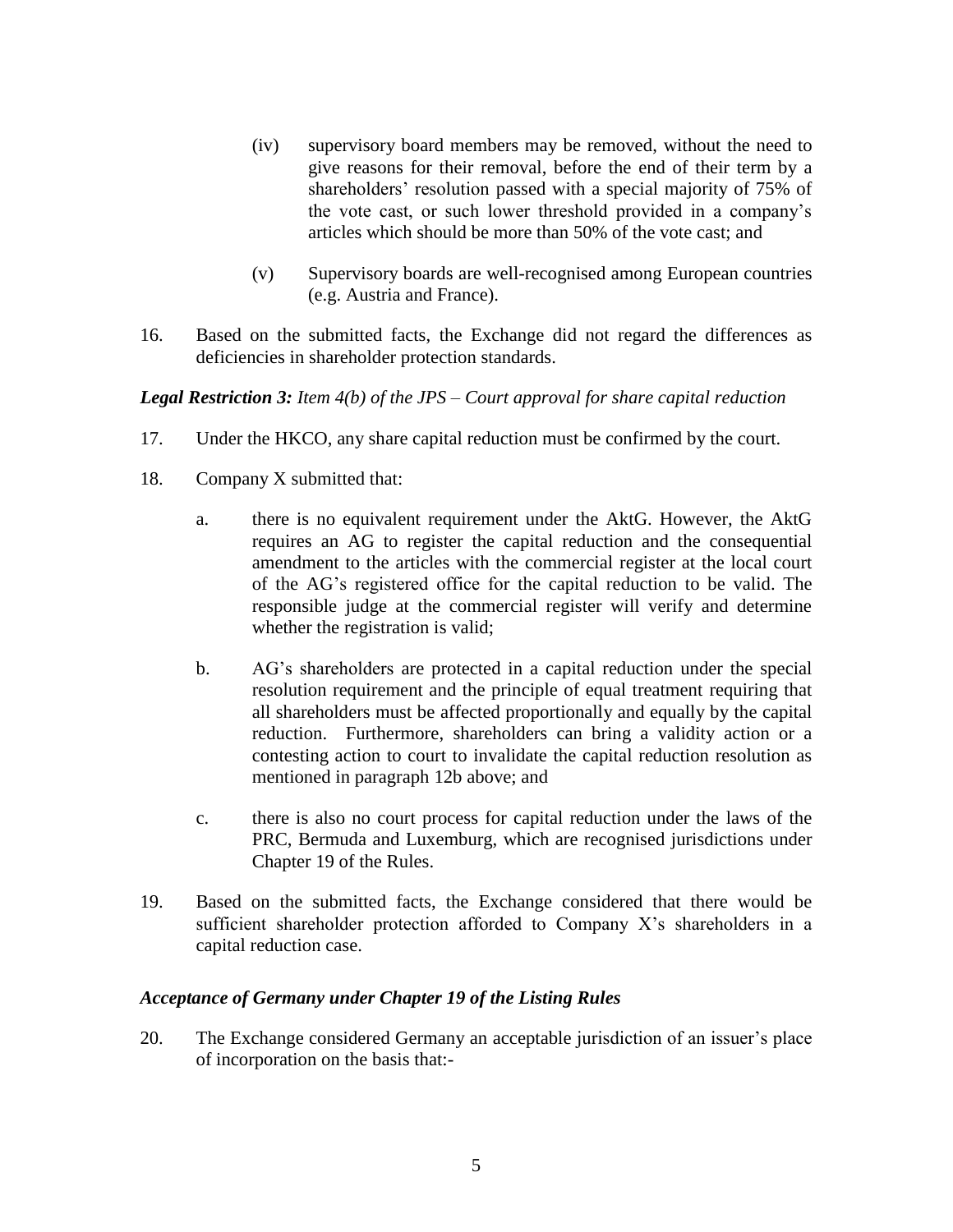- a. the shareholder protection standards set out in the Comparison Table together with the proposed amendments to its AOA should provide a shareholder protection level at least equivalent to that in Hong Kong. Company X should disclose in its prospectus the major jurisdictional or regulatory differences between the German and the Hong Kong requirements, especially on any aspects set out in the JPS; and
- b. Germany is a full signatory to the International Organisation of Securities Commissions Multilateral Memorandum of Understanding Concerning Consultation and Co-operation and the Exchange of Information, and therefore a reasonable regulatory cooperation between the regulators in Germany and Hong Kong is ensured.

#### **THE DECISION**

- 21. The Exchange determined that, subject to Company X making certain revisions to its constitutional documents, Germany is an acceptable jurisdiction of an issuer's place of incorporation under Chapter 19 of the Listing Rules.
- 22. Company X would be required to submit the following to the Exchange:
	- a. a confirmation from the sponsor that it has considered and reviewed all material shareholder protection areas with its due diligence review under Practice Notice 21 to the Listing Rules and that it is independently satisfied with the conclusion that the shareholder protection offered in Germany is at least equivalent to that in Hong Kong; and
	- b. a legal opinion and the sponsor's confirmation that Company X's constitutional documents do not contain provisions which will prevent it from complying with the Listing Rules and there is nothing in Company X's constitutional documents that will prevent it from complying with the Securities and Futures Ordinance – Disclosure of Interest, the Hong Kong Codes on Takeovers and Mergers and Share Repurchases, to the extent they apply.

#### *Streamlined process for future applicants*

23. Future applicants incorporated in Germany will not need to complete a detailed line-by-line comparison of the shareholder protection matters set out in the JPS. Instead, the Exchange will accept an application for vetting if the applicant, before filing its application, confirms that it has made similar arrangements as Company X in the present case to address the differences in shareholder protection matters. In doing so, the applicant has to consider its own constitutional documents to determine what other amendments are necessary or what other means are available to address the differences in shareholder protection.